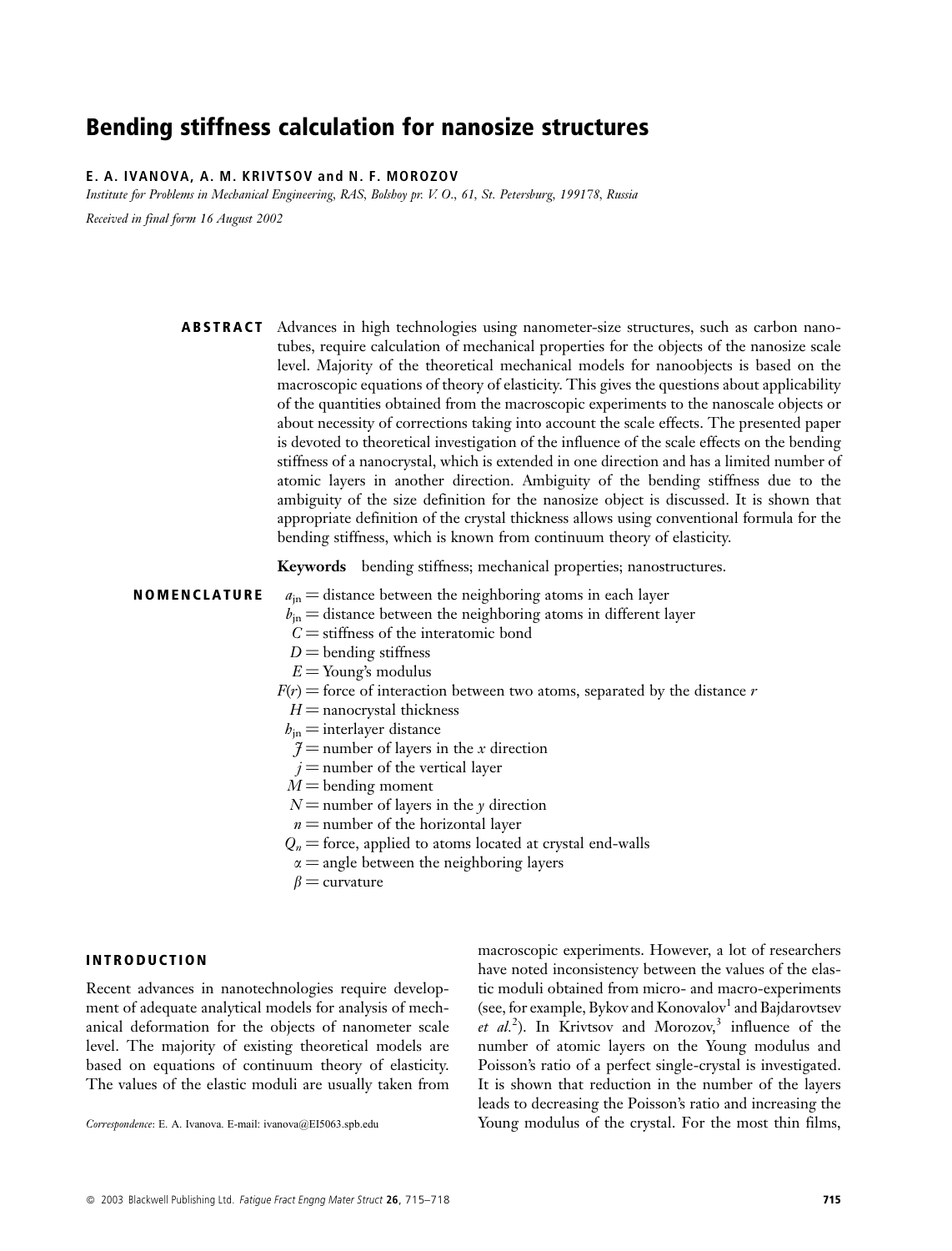containing only two atomic layers, these moduli can differ by two times from their macroscopic values. The results of the paper [3] confirm the necessity of taking into account the scale effects while applying the methods of continuum mechanics to nanosize objects. The aim of the presented paper is to investigate theoretically the scale effect for bending stiffness of thin nanocrystalline structures. The interest to these problems is connected with the necessity of investigation of the mechanical deformation of nanotube devices, which are used intensively in the recent years in nanotechnology developments. $4-7$  Engineering materials and structures at the nanoscale are expected to play a key role in the production of the next generation of electronic devices such as single electron transistors, terabit memories, quantum computers, and etc.

#### **DESCRIPTION OF THE MODEL**

Let us consider a two-dimensional single crystal shown in Fig. 1. For the sake of simplicity we use hexagonal close-packed lattice. In the undistorted state, the lattice consists of equilateral triangles with an edge  $a = b = a_0$ . It is known that the considered crystal lattice is the only stable two-dimensional lattice for the most types of pair interactions. The crystal possesses  $N \ge 2$  atomic layers in the y direction and  $7 \gg N$  layers in the x direction. Each atom interacts only with its nearest neighbors, as it is shown in the figure. Forces  $Q_n$  are applied to atoms located at crystal end-walls, where  $n$  is the number of the horizontal layer, containing the specified atom  $(n=1,2,...,N)$ . These forces are changing linearly with y coordinate, keeping the zero average value of the overall force acting on the end-wall, so that we can consider



Fig. 1 Bending of the nanocrystalline strip.

the macroscopic boundary conditions as an action of a pure moment (without tensile stress):

$$
\sum_{n=1}^{N} Q_n = 0, \quad \sum_{n=1}^{N} R_n Q_n = M \tag{1}
$$

where  $R_n$  is the distance between the 1st and *n*th horizontal atomic layers in the undistorted state of the crystal. The geometrical state of the deformed crystal can be determined uniquely by the distance  $a_{\rm in}$  between the neighboring atoms in each layer and by the distance  $b_{in}$ between the neighboring atoms in the different layers. Indexes  $j$ ,  $n$  denote numbers of atomic layers in the directions x and y, respectively (Fig. 1). It is easy to see that the interlayer distance  $b_{jn}$  can be obtained from the geometrical relation  $b_{jn}^2 = b_{jn}^2 - a_{jn}^2/4$  and in the un-<br>distorted state  $b_0 = (\sqrt{3}/2)a_0$ . It can be shown that  $R_n = (n-1)b_0$  and the forces  $Q_n$ , which satisfy conditions Eq.  $(1)$  can be represented in the form

$$
Q_n = \frac{4\sqrt{3}M(2n - N - 1)}{a_0(N - 1)N(N + 1)}\tag{2}
$$

Let  $F(r)$  be the force of interaction between two atoms separated by the distance  $r$ . Supposing the deformations to be small (in the figure the displacements are enlarged for better visibility), let us use the linear approximation for the forces of the atomic interaction

$$
F(a_{\rm in}) = C\Delta a_{\rm in}, \quad F(b_{\rm in}) = C\Delta b_{\rm in}, \quad C \stackrel{\rm def}{=} F'(a_0) > 0 \quad (3)
$$

where  $C$  is the stiffness of the interatomic bond,  $\Delta a_{\rm in} \stackrel{\text{def}}{=} a_{\rm in} - a_0$ ,  $\Delta b_{\rm in} \stackrel{\text{def}}{=} b_{\rm in} - a_0$ . This linearization is valid here because in the continuum mechanics the elastic moduli usually are determined from the linear theory as well. Let us note, that the suggested approach can be realized without assumption about the linearity of the elastic bonds; the relevant complications are of the technical nature only. Equations of equilibrium for the crystal lattice give the following system of recurrent equations for quantities  $\Delta a_{\text{in}}$ ,  $\Delta b_{\text{in}}$ , and  $Q_n$ 

$$
\Delta a_{j,n} + \frac{1}{2} (\Delta b_{j,n} + \Delta b_{j,n-1}) = \Delta a_{j-1,n} + \frac{1}{2} (\Delta b_{j-1,n} + \Delta b_{j-1,n-1})
$$
  
\n
$$
\Delta b_{j,n} + \Delta b_{j-1,n} = \Delta b_{j,n-1} + \Delta b_{j-1,n-1}
$$
  
\n
$$
\Delta a_{l,n} + \frac{1}{2} (\Delta b_{l,n} - \Delta b_{l-1,n} + \Delta b_{l,n-1} - \Delta b_{l-1,n-1}) = \frac{Q_n}{C}, \quad l = 1, 2
$$
  
\n
$$
\Delta a_{j-l, l} + \frac{1}{2} (\Delta b_{j-l,n} - \Delta b_{j-l+1,n} + \Delta b_{j-l,n-1} - \Delta b_{j-l+1,n-1}) = \frac{Q_n}{C}
$$
  
\n(4)

By solving these equations one can obtain

$$
\Delta b_{\rm in} = 0, \quad \Delta a_{\rm in} = \frac{Q_n}{C} \tag{5}
$$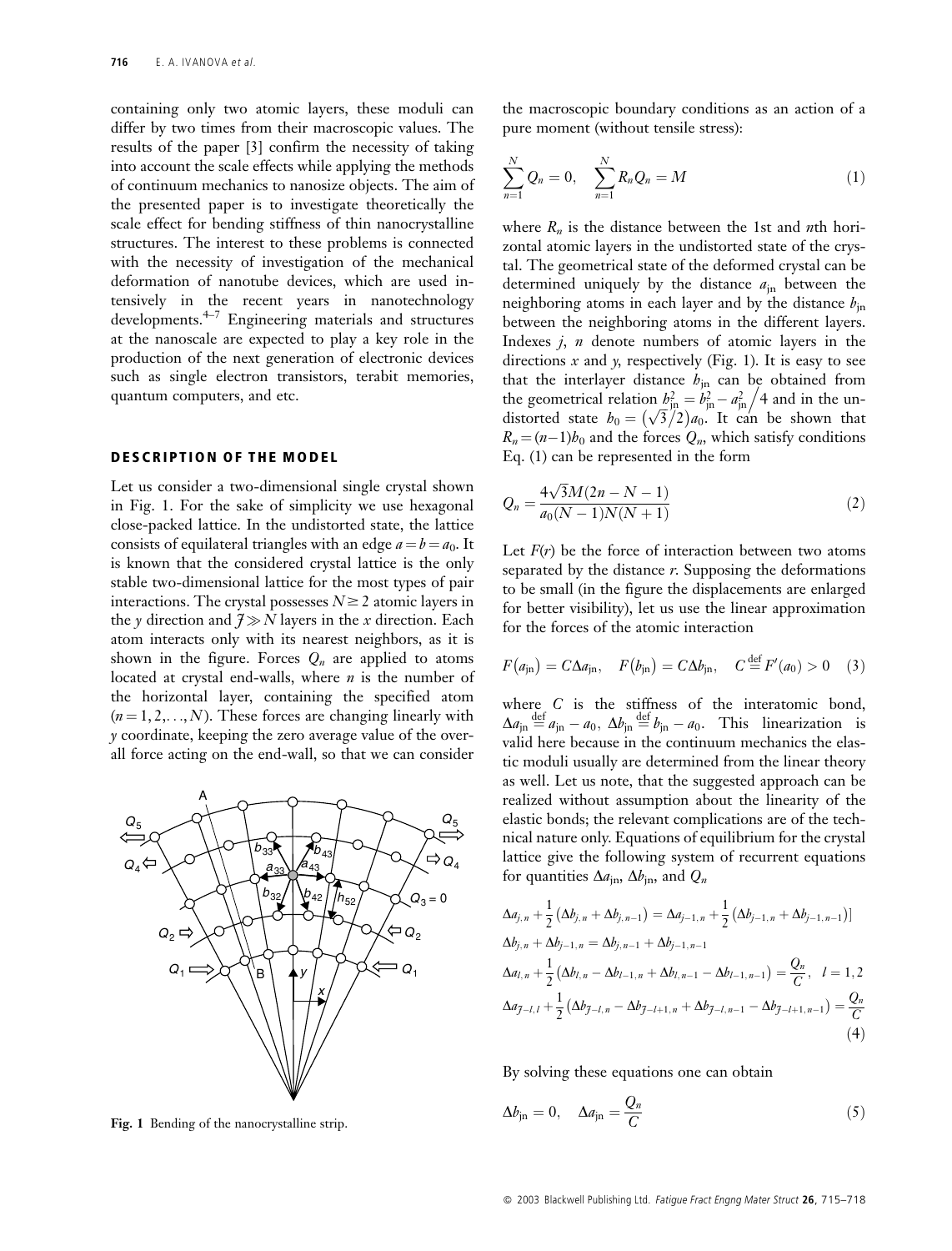We now mentally cut the crystal by a vertical straight line AB (Fig. 1). According to Eqs (2) and (5), the total normal force acting from one part of the crystal onto another part is equal to zero; the resultant bending moment can be calculated by formula (1) and is equal to  $M$ . As it can be seen from formulae (2) and (5) the increments of the interatomic distances  $\Delta a_{\text{in}}$  are linear functions of the layer number  $n$  in the direction  $\gamma$  and do not depend on the layer number  $j$  in the direction  $x$ . This means that the atomic layers in the direction y remain straight during the deformation and angles between the neighboring layers are equal. Then the angle between the neighboring layers  $\alpha$  and the corresponding curvature  $\beta$ can be determined as following

$$
\alpha \stackrel{\text{def}}{=} \frac{\Delta a_{j\text{n}}/2 - \Delta a_{j1}/2}{b_0(N-1)}, \quad \beta \stackrel{\text{def}}{=} \frac{\alpha}{a_0/2} \tag{6}
$$

The bending stiffness of the monocrystal, according to Eqs.  $(2)$ ,  $(5)$  and  $(6)$  has the form

$$
D \stackrel{\text{def}}{=} \frac{M}{\beta} = \frac{Ca_0^3}{16}(N-1)N(N+1)
$$
 (7)

An attempt to express the bending stiffness in the terms of macroscopic parameters meets with difficulties connected with the ambiguity for determination of the nanocrystal thickness  $H<sup>3</sup>$ . On the one hand, the nanocrystal thickness can be defined as the distance between the atomic layers at the opposite end-walls:  $H = (N-1)h_0$ ; on the other hand, it is quite reasonable to determine the crystal thickness as a product of the number of layers by the thickness of a single layer, which results in the formula  $H = Nb<sub>0</sub>$ . Since it is difficult to choose between the definitions suggested above, let us use the following definition for the nanocrystal thickness<sup>3</sup>

$$
H \stackrel{\text{def}}{=} N_* h_0, \quad N - 1 \le N_* \le N \tag{8}
$$

where  $N_*$  is the dimensionless parameter reflecting an arbitrariness in the determination of  $H$ . As it shown in Ref. [3], Young's modulus  $E_1$  corresponding to the tension along the direction in which the monocrystalline strip is long can be obtained by the formula

$$
E_1 = \frac{N}{N_*} E_\infty, \quad E_\infty = \frac{2C}{\sqrt{3}}\tag{9}
$$

where  $E_{\infty}$  is the value of the Young modulus for the infinite crystal.<sup>8,9</sup> In the current paper the strip has final size in  $x$  direction, but it is postulated that the number of the atomic layers in this direction is big enough to use formulae  $(9)$ . Formulae  $(8)$ ,  $(9)$  allow to express the bending stiffness (7) of the nanocrystalline strip in the terms of the macroscopic parameters

$$
D = \frac{E_1 H^3 (N^2 - 1)}{12 N_*^2} \tag{10}
$$

### **DISCUSSION AND CONCLUDING REMARKS**

It is known from the experimental data that the bending stiffness for the single-walled nanotubes is 25 times smaller then it is predicted by the continuum theory of elasticity.<sup>10</sup> Indeed, from the classical atomic consideration it follows that single atomic layer should have no bending stiffness at all. That is why in the bending problems the reasonable formula for  $N_*$  should produce zero bending stiffness for the case  $N=1$  (the tiny bending stiffness recorded in the experiments is connected with effects that are not taken into account by the presented model). Let us consider two representations of  $N_*$ , which satisfy the mentioned condition.

Let us consider first that  $N_* = N$ . Then  $E_1 = E_{\infty}$  and the bending stiffness is given by the formula

$$
D = D_{\infty} \left( 1 - \frac{1}{N^2} \right), \quad D_{\infty} = \frac{E_{\infty} H^3}{12}, \quad H = N b_0 \tag{11}
$$

Here  $D_{\infty}$  is the value for the bending stiffness from the macroscopic theory of elasticity. According to formula (11) the bending stiffness of the nanocrystal is varying in the limits of  $0 \le D \le D_{\infty}$ . Variation of the bending stiffness with the number of the layers is illustrated by Fig. 2, where dependence of parameter  $k = D/D_{\infty}$  on N is shown. For the small values of  $N$  the stiffness depends essentially on the number of the layers. For the greater values of  $N$  the stiffness becomes greater tending for  $N\rightarrow\infty$  to the value known from the macroscopic theory of elasticity. On the other hand, let us assume that  $N_* = N \sqrt[3]{1 - (1/N^2)}$ . Note that this definition satisfies the inequality (8):  $N-1 \le N_* \le N$ . The formula for the bending stiffness in this case takes the form



Fig. 2 Variation of the bending stiffness with the number of layers.